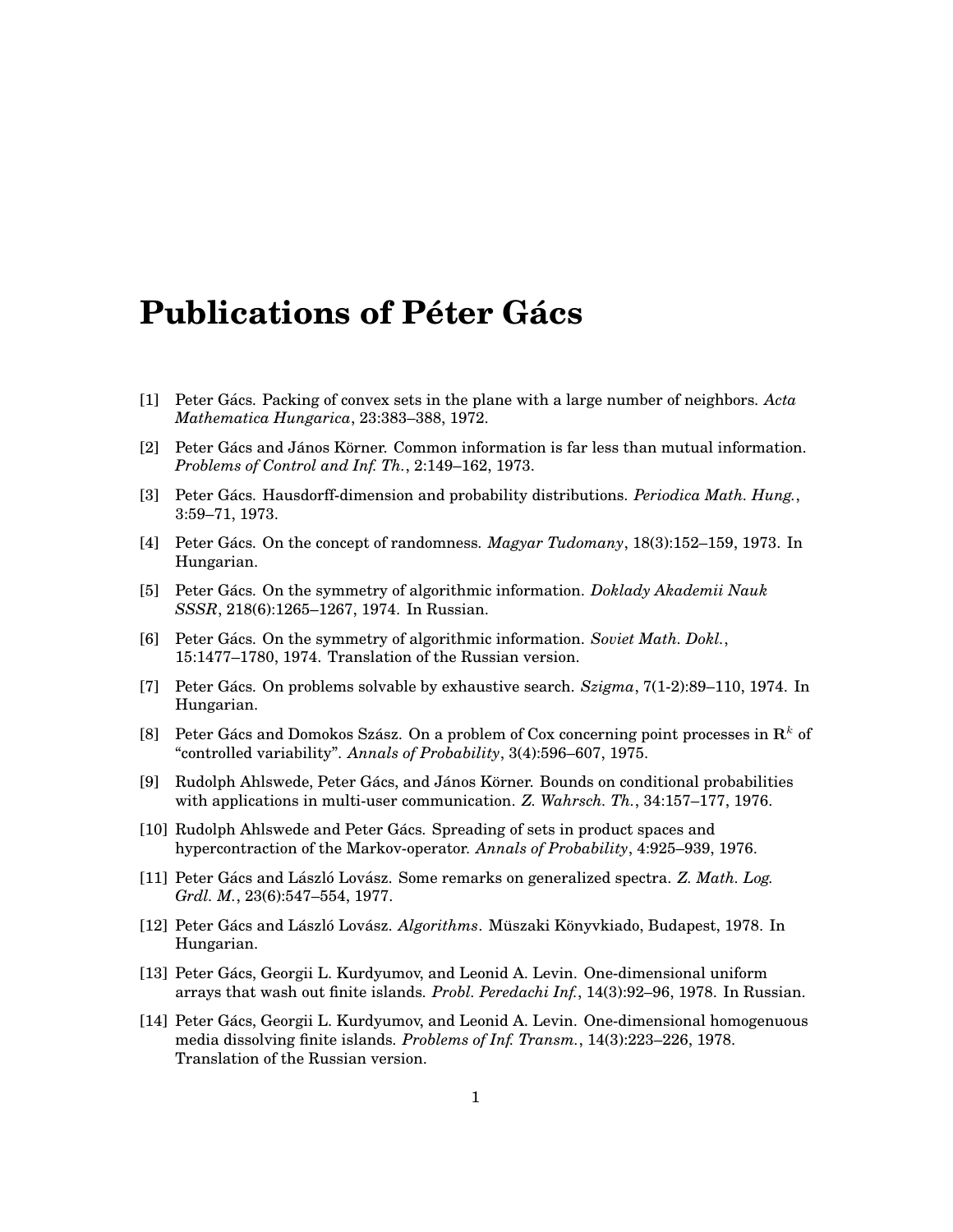- [15] Peter Gács. *Complexity and Randomness*. PhD thesis, J.W. Goethe University, Frankfurt, W.Germany, 1978. In German.
- [16] Peter Gács. Exact expressions for some randomness tests. *Z. Math. Log. Grdl. M.*, 26:385–394, 1980. There is an earlier, shorter conference version.
- [17] Peter Gács and László Lovász. Khachian's algorithm for linear programming. *Mathematical Programming Study*, 14:61–68, 1981.
- [18] Peter Gács and Leonid A. Levin. Causal nets or what is a deterministic computation. Technical report, Stanford University, 1980. Preliminary version of the Information and Control paper with the same title.
- [19] Peter Gacs and Leonid A. Levin. Causal nets. ´ *Information and Control*, 51(1):1–19, 1981. Short version: Intern. J. Theor. Physics.
- [20] Peter Gács and Leonid A. Levin. Causal nets. *Intern. J. Theor. Physics*, 21(3-4):6–7, 1982. Short version of the Information and Control paper with the same title.
- [21] Peter Gács. Partitioning a directed graph into two acyclic subgraphs is NP-complete. Technical report, University of Rochester, Rochester, NY., 1981. Mentioned by D.S.Jonhson in the Journal of Algorithms (*NP*-completeness column).
- [22] Peter Gács. On the relation between descriptional complexity and algorithmic probability. *Theoretical Computer Science*, 22:71–93, 1983. Short version: Proc. 22nd IEEE FOCS (1981) 296-303.
- [23] Peter Gács. Randomness and probability–complexity of description. In Samuel Kotz and Norman L. Johnson, editors, *Encyclopedia of Statistical Sciences, Vol. 7*, pages 551–556. Wiley, New York, 1986.
- [24] Peter Gács. Reliable computation with cellular automata. *Journal of Computer System Science*, 32(1):15–78, February 1986. Conference version at STOC' 83.
- [25] Peter Gács. Every sequence is Turing-reducible to a random one. *Information and Control*, 70(2-3):186–192, 1986.
- [26] Peter Gács and John Reif. A simple three-dimensional real-time reliable cellular array. *Journal of Computer and System Sciences*, 36(2):125–147, April 1988. Short version in STOC '85.
- [27] Peter Gács. Lecture notes on descriptional complexity and randomness. Technical report, Boston University, Computer Science Dept., Boston, MA 02215, 2009. www.cs.bu.edu/faculty/gacs/papers/ait-notes.pdf.
- [28] Peter Gács. Self-correcting two-dimensional arrays. In Silvio Micali, editor, Randomness *in Computation*, volume 5 of *Advances in Computing Research (a scientific annual)*, pages 223–326. JAI Press, Greenwich, Conn., 1989.
- [29] Peter Gács. Review of Gregory J. Chaitin: Algorithmic Information Theory. *Journal of Symbolic Logic*, 54(2):624–627, 1989.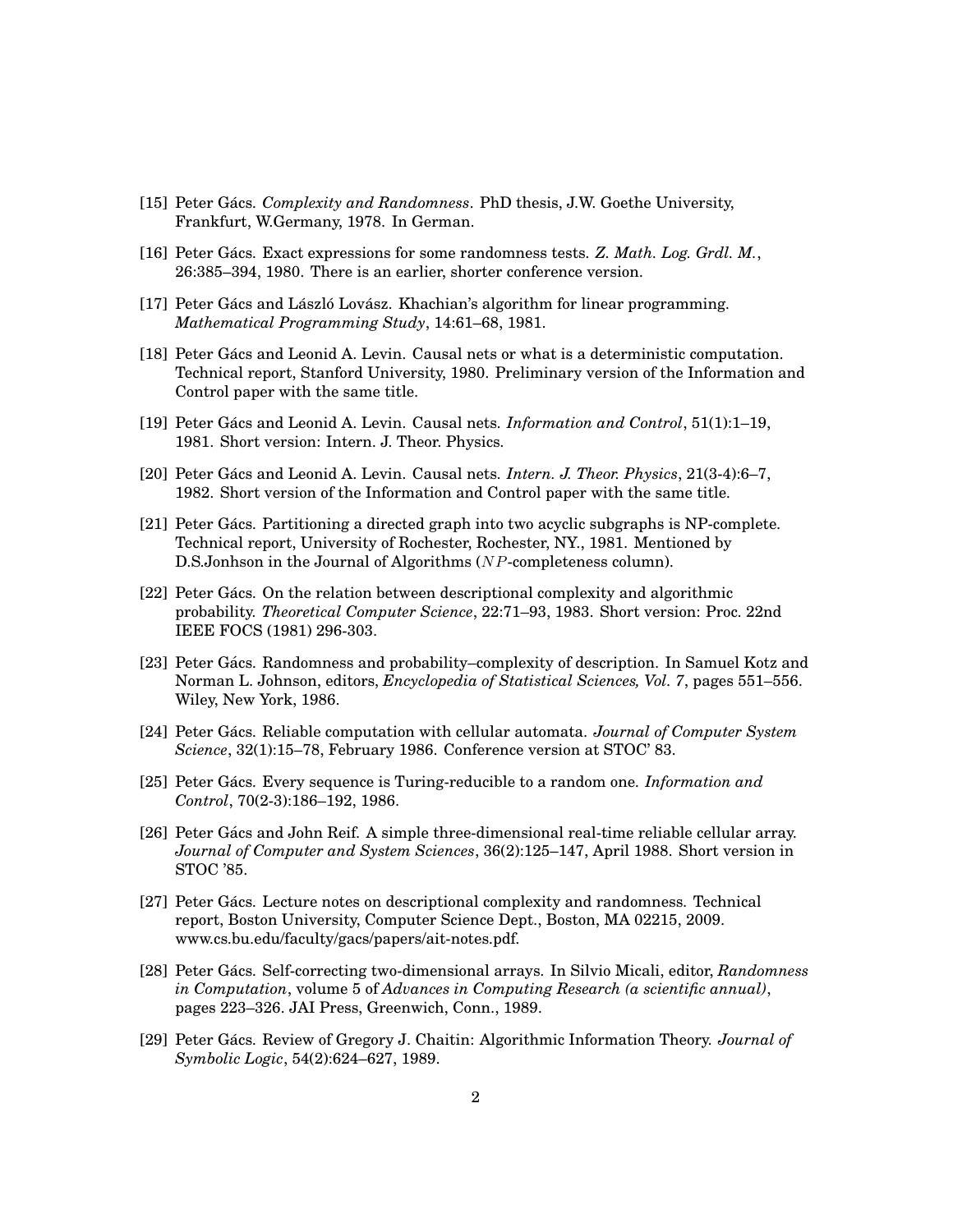- [30] Thomas M. Cover, Peter Gács, and Robert M. Gray. Kolmogorov's contributions to information theory and algorithmic complexity. *The Annals of Probability*, 17(3):840–865, 1989.
- [31] Peter Gács. A Toom rule that increases the thickness of sets. Journal of Statistical *Physics*, 59(1/2):171–193, 1990.
- [32] Peter Gács, Pablo Tamayo, and Weiguo Wang. A fast hardware random number generator using Wolfram's cellular automaton rule with interface to the CAM-6 machine. Technical report, Boston University, TR 91-007, Department of Computer Science, Boston, MA 02215, 1991. Work done in 1988.
- [33] Aditi Dhagat, Peter Gács, and Peter Winkler. On playing "twenty questions" with a liar. In *Proceedings of the third annual ACM-SIAM symposium on Discrete algorithms*, SODA '92, pages 16–22, Philadelphia, PA, USA, 1992. Society for Industrial and Applied Mathematics. Full version: http://www.cs.bu.edu/faculty/gacs/papers/liars.pdf.
- [34] Peter Gács. Fault-tolerant and self-organizing cellular automata. In R. Kotecky, editor, *Phase Transitions: Mathematics, Physics, Biology . . .: proceedings of the Workshop held in Prague, June 1-5, 1992*, pages 97–107, Singapore, 1993. World Scientific, Singapore.
- [35] Peter Gács and Anna Gál. Lower bounds for the complexity of reliable boolean circuits with noisy gates. *IEEE Transactions on Information Theory*, 40:579–583, 1994.
- [36] Peter Gács. The Boltzmann entropy and randomness tests. In *Proceedings of the Workshop on Physics and Computation*, pages 209–216. IEEE Computer Society Press, 1994. Full version: http://www.cs.bu.edu/faculty/gacs/papers/ent-paper.pdf.
- [37] Peter Gács. Deterministic computations whose history is independent of the order of updating. *ArXiv e-prints*, 1995, 1204.2931. also www.cs.bu.edu/faculty/gacs/papers/commut.pdf.
- [38] Peter Gács and Kihong Park. Information loss in simple one-dimensional cellular automata. Technical report, Boston University, Department of Computer Science, Boston, MA 02215, 1996.
- [39] Charles H. Bennett, Peter Gács, Ming Li, Paul M. B. Vitányi, and Woiciech Zurek. Information distance. *IEEE Transactions on Information Theory*, 44(4):1407–1423, 1998. Preliminary version appeared in STOC' 97, arXiv:1006.3520.
- [40] Peter Gács. A new version of Toom's proof. Technical report, Department of Computer Science, Boston University, TR 95-009, Boston, MA 02215, 1995. www.cs.bu.edu/faculty/gacs/papers/toom-proof.pdf.
- [41] Peter Gács. Reliable cellular automata with self-organization. *Journal of Statistical Physics*, 103(1/2):45–267, April 2001. See also arXiv:math/0003117 [math.PR] and the proceedings of STOC '97.
- [42] Peter Gács. The clairvoyant demon has a hard task. *Combinatorics, Probability and Computing*, 9:421–424, 2000. arXiv:math/0302059 [math.PR].